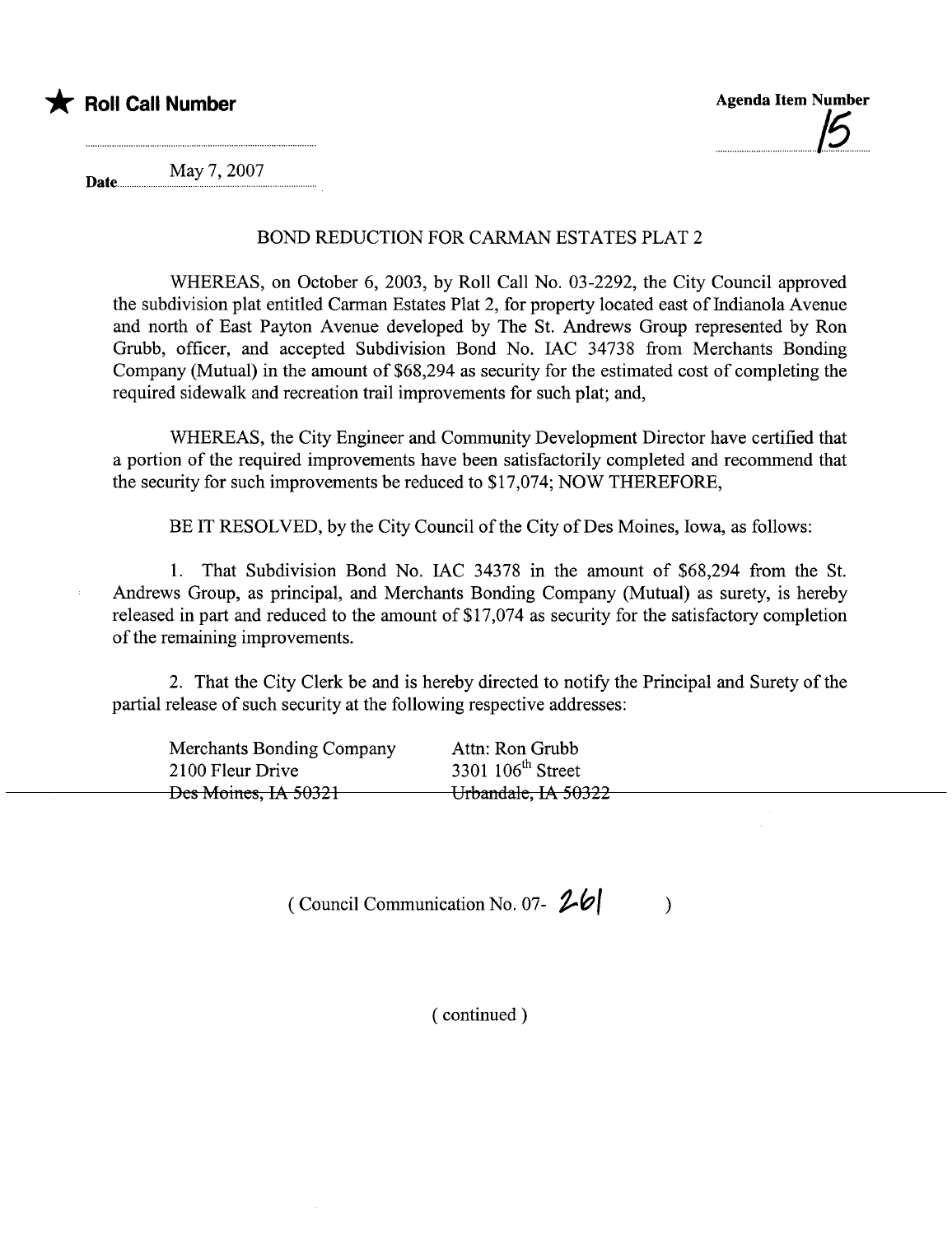# \* Roll Call Number Agenda Item Number

/6

May 7, 2007 Date.....

MOVED by to adopt.

FORM APPROVED:

FORM APPROVED:<br>Cops K. Brown

Assistant City Attorney

| <b>COUNCIL ACTION</b> | <b>YEAS</b> | <b>NAYS</b> | <b>PASS</b>     | <b>ABSENT</b> |
|-----------------------|-------------|-------------|-----------------|---------------|
| <b>COWNIE</b>         |             |             |                 |               |
| <b>COLEMAN</b>        |             |             |                 |               |
| <b>HENSLEY</b>        |             |             |                 |               |
| <b>KIERNAN</b>        |             |             |                 |               |
| <b>MAHAFFEY</b>       |             |             |                 |               |
| <b>MEYER</b>          |             |             |                 |               |
| <b>VLASSIS</b>        |             |             |                 |               |
| <b>TOTAL</b>          |             |             |                 |               |
| <b>MOTION CARRIED</b> |             |             | <b>APPROVED</b> |               |

### **CERTIFICATE**

I, DIANE RAUH, City Clerk of said City hereby certify that at a meeting of the City Council of said City of Des Moines, held on the above date, among other proceedings the above was adopted.

IN WITNESS WHEREOF, I have hereunto set my hand and affixed my seal the day and year first above written.

City Clerk

..........................................................................................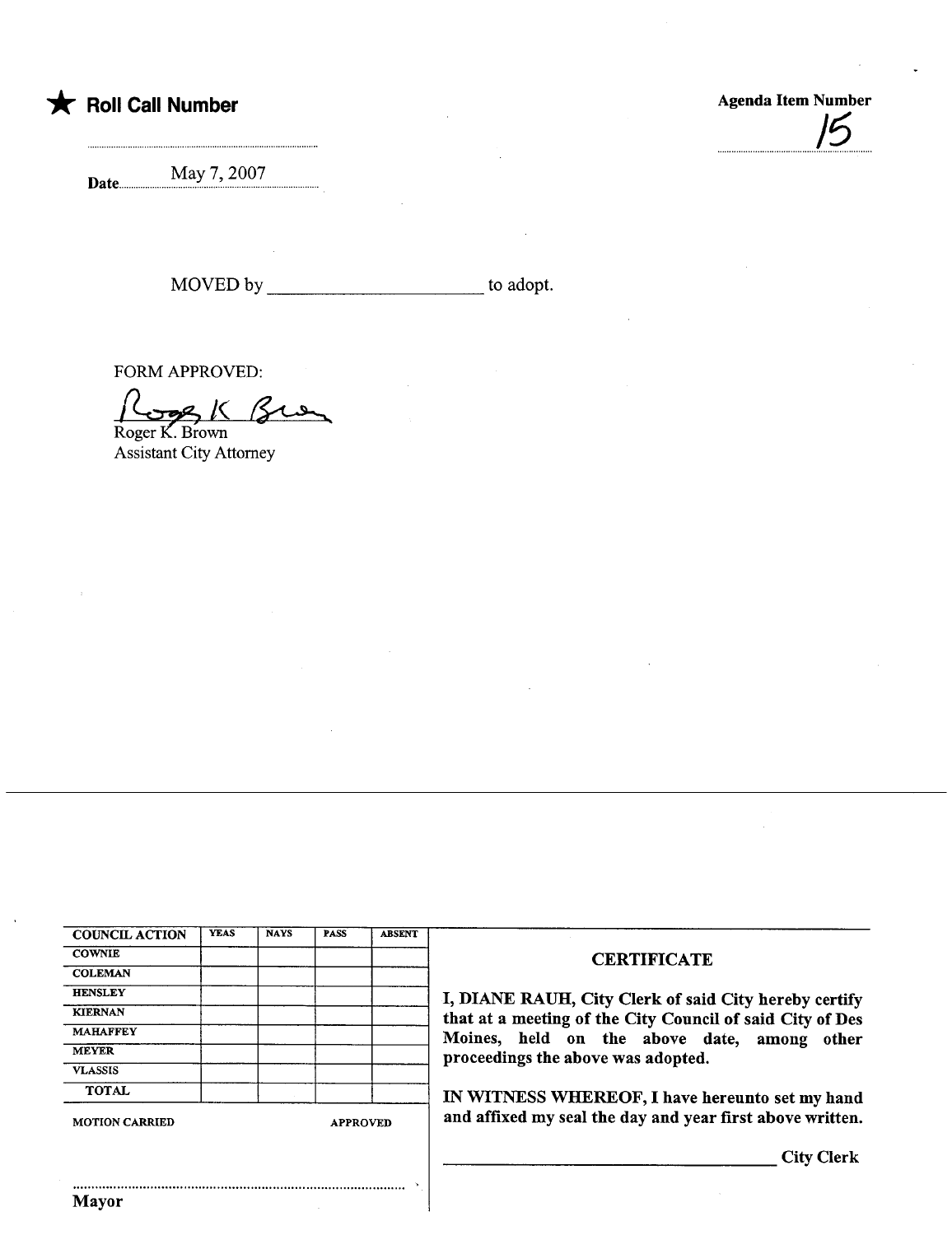